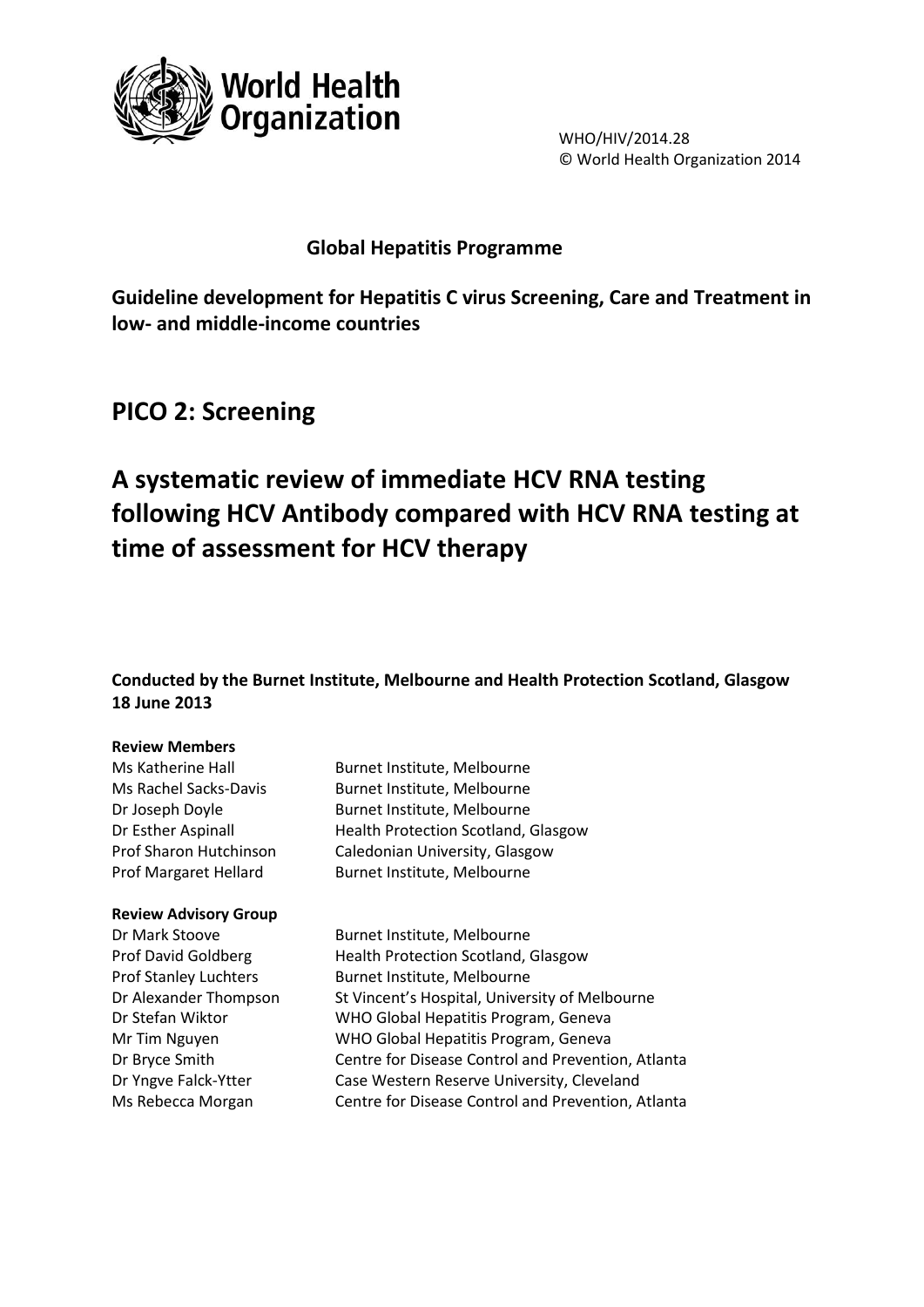### **© World Health Organization 2014**

All rights reserved. Publications of the World Health Organization are available on the WHO website [\(www.who.int\)](http://www.who.int/) or can be purchased from WHO Press, World Health Organization, 20 Avenue Appia, 1211 Geneva 27, Switzerland (tel.: +41 22 791 3264; fax: +41 22 791 4857; E-mail: [bookorders@who.int\)](mailto:bookorders@who.int).

Requests for permission to reproduce or translate WHO publications –whether for sale or for noncommercial distribution– should be addressed to WHO Press through the WHO website [\(www.who.int/about/licensing/copyright\\_form/en/index.html\)](http://www.who.int/about/licensing/copyright_form/en/index.html).

The designations employed and the presentation of the material in this publication do not imply the expression of any opinion whatsoever on the part of the World Health Organization concerning the legal status of any country, territory, city or area or of its authorities, or concerning the delimitation of its frontiers or boundaries. Dotted and dashed lines on maps represent approximate border lines for which there may not yet be full agreement.

The mention of specific companies or of certain manufacturers' products does not imply that they are endorsed or recommended by the World Health Organization in preference to others of a similar nature that are not mentioned. Errors and omissions excepted, the names of proprietary products are distinguished by initial capital letters.

All reasonable precautions have been taken by the World Health Organization to verify the information contained in this publication. However, the published material is being distributed without warranty of any kind, either expressed or implied. The responsibility for the interpretation and use of the material lies with the reader. In no event shall the World Health Organization be liable for damages arising from its use.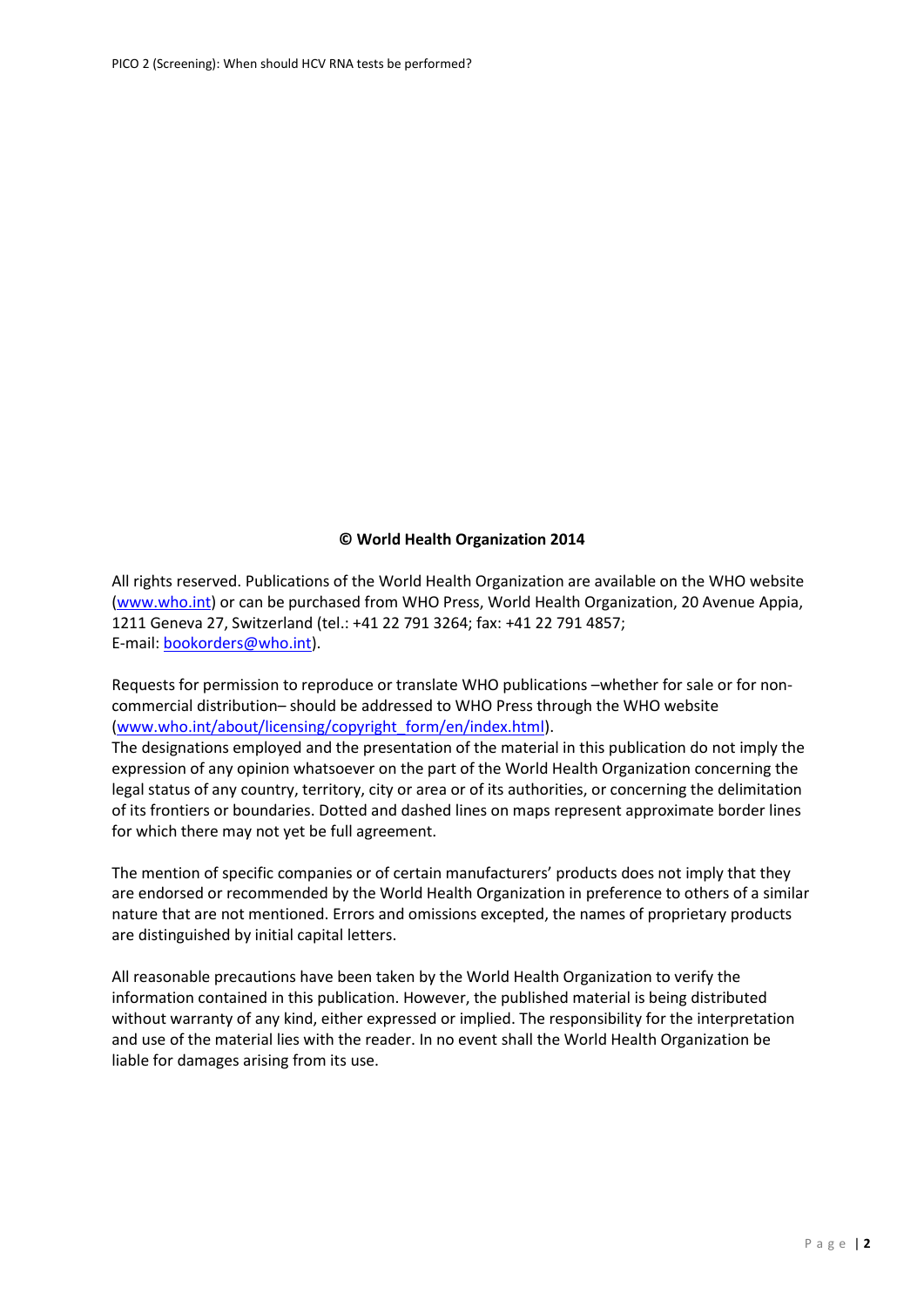# **Contents**

| Table 1: Characteristics of studies among anti-HCV positive individuals receiving RNA testing,                                                                                |
|-------------------------------------------------------------------------------------------------------------------------------------------------------------------------------|
| Table 2: GRADE Evidence summary - HCV RNA testing performed immediately after anti-HCV<br>diagnosis compared with RNA testing in context of HCV care/treatment among anti-HCV |
| Table 3: Summary of other quantitative evidence of risk of receiving HCV RNA test 12                                                                                          |
|                                                                                                                                                                               |
|                                                                                                                                                                               |
|                                                                                                                                                                               |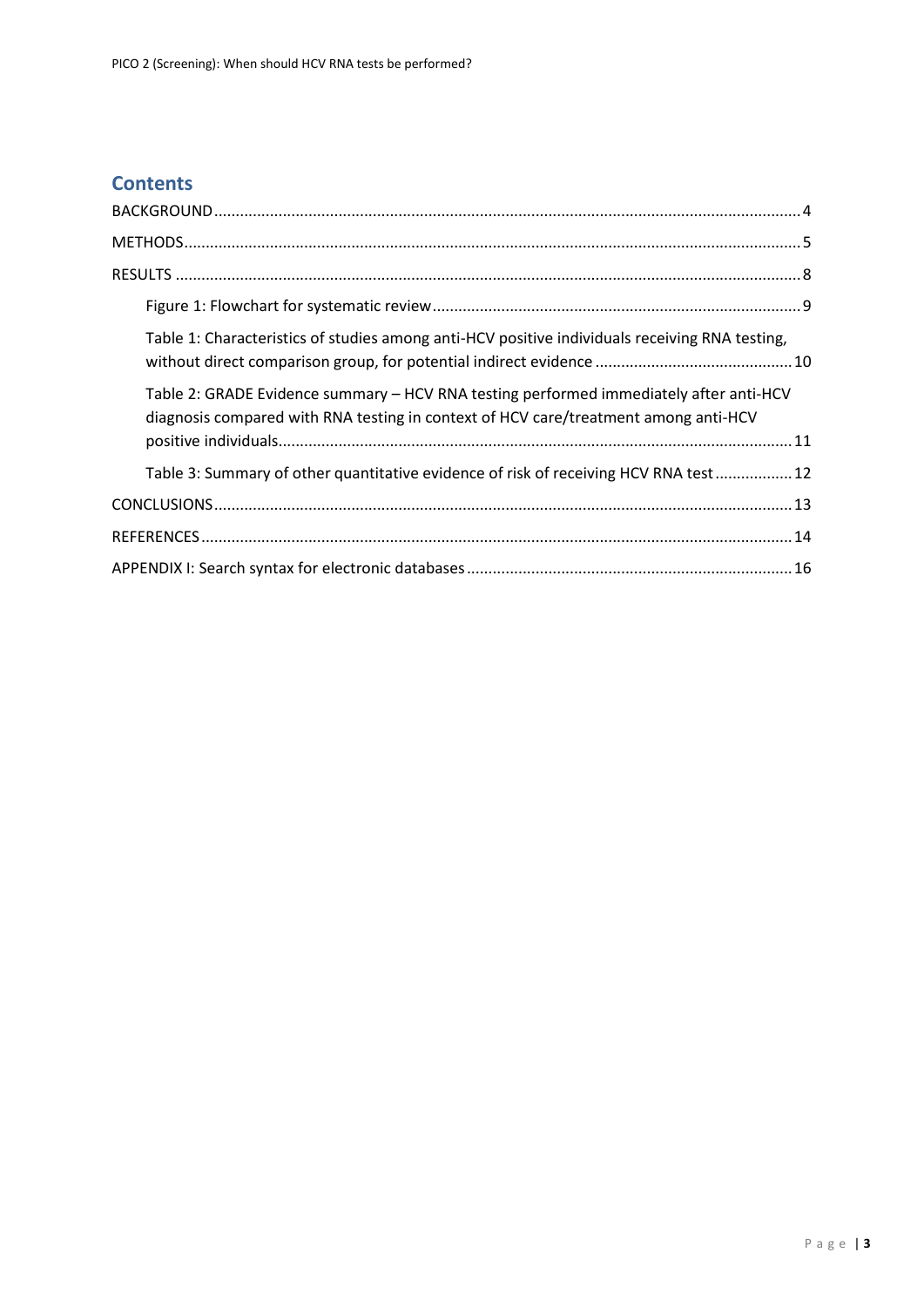### <span id="page-3-0"></span>**BACKGROUND**

The World Health organization estimates that between 130 and 150 million people are chronically infected with hepatitis C virus (HCV) worldwide [\(World Health Organisation, 2012,](#page-14-0) [Woodall et al.,](#page-14-1)  [1994\)](#page-14-1). People with untreated HCV are at increased risk of liver cirrhosis, hepatocellular carcinoma, and liver-related mortality [\(Villano et al., 1997\)](#page-14-2). HCV RNA testing, which generally follows a positive anti-HCV antibody test in a clinical setting, allows the detection of current HCV infection, thus indicating individuals for treatment and care options [\(Rongey et al., 2009,](#page-14-3) [Scott et al., 2006,](#page-14-4) [Piasecki](#page-13-1)  [et al., 2004\)](#page-13-1). This review investigates the optimal time at which to perform HCV RNA tests in order to establish the presence of current infection, and to reduce morbidity and mortality associated with HCV infection.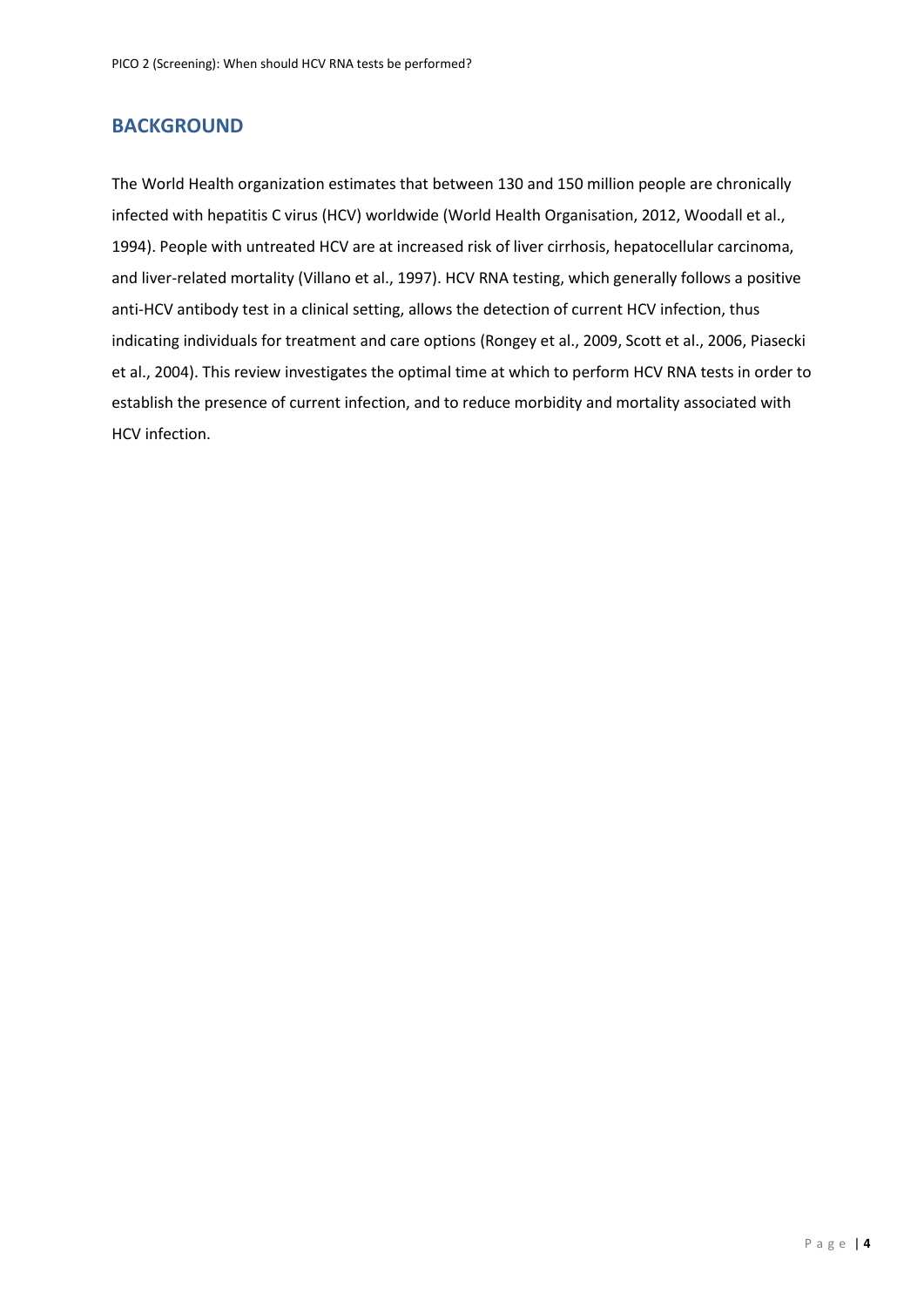### <span id="page-4-0"></span>**METHODS**

#### *PICO question:*

*Population:* People who are HCV antibody positive *Intervention:* HCV RNA testing at the time of receipt of a positive HCV antibody result *Comparison:* HCV RNA test in the context of HCV care as part of assessment for HCV therapy *Outcomes:* Number of cases of HCV transmission, number achieving sustained virological response (SVR) to HCV treatment, number of cases of decompensated liver diseases/hepatocellular carcinoma/liver-related deaths/all-cause mortality, quality of life *Study type/limits:* Experimental or observational studies published between 1994 and the present

#### **Search strategy:**

A systematic review was conducted by searching databases (Ovid MEDLINE, Ovid EMBASE, LILACS, the Cochrane Library (CENTRAL and DARE)), unpublished/ongoing research presented at international HCV conferences, conference proceedings and registries from EASL, AASLD, APASL, and ClinicalTrials.gov, reference lists of all relevant articles and reviews, and other relevant articles identified during the conduct of the other systematic reviews.

Search terms were broad and were combinations of free text and medical subject heading terms (MeSH, Emtree), briefly summarized as: HCV AND HCV RNA test AND Antibodies (see Appendix I).

### **Conduct of the review:**

The review process followed the Cochrane methodology for conducting a systematic review and the PRISMA guidelines on reporting. Two reviewers assessed all search results, in order to include those studies that met population, intervention, comparison and at least one outcome criteria. The bibliographic records and abstracts were used to filter studies that clearly did not meet the inclusion criteria. Full articles were then obtained and assessed to confirm eligibility of potentially relevant studies.

#### **Quality appraisal:**

The review process followed the Cochrane methodology for conducting a systematic review and the PRISMA guidelines on reporting. The review was prospectively registered with the systematic reviews registry PROPSPERO (University of York).The review was be carried out by a primary and secondary reviewer. The Cochrane Risk of Bias Tool was used to assess any RCTs and observational studies were assessed using the Newcastle-Ottawa (N-O) checklist [\(Reeves et al., 2011\)](#page-14-5). N-O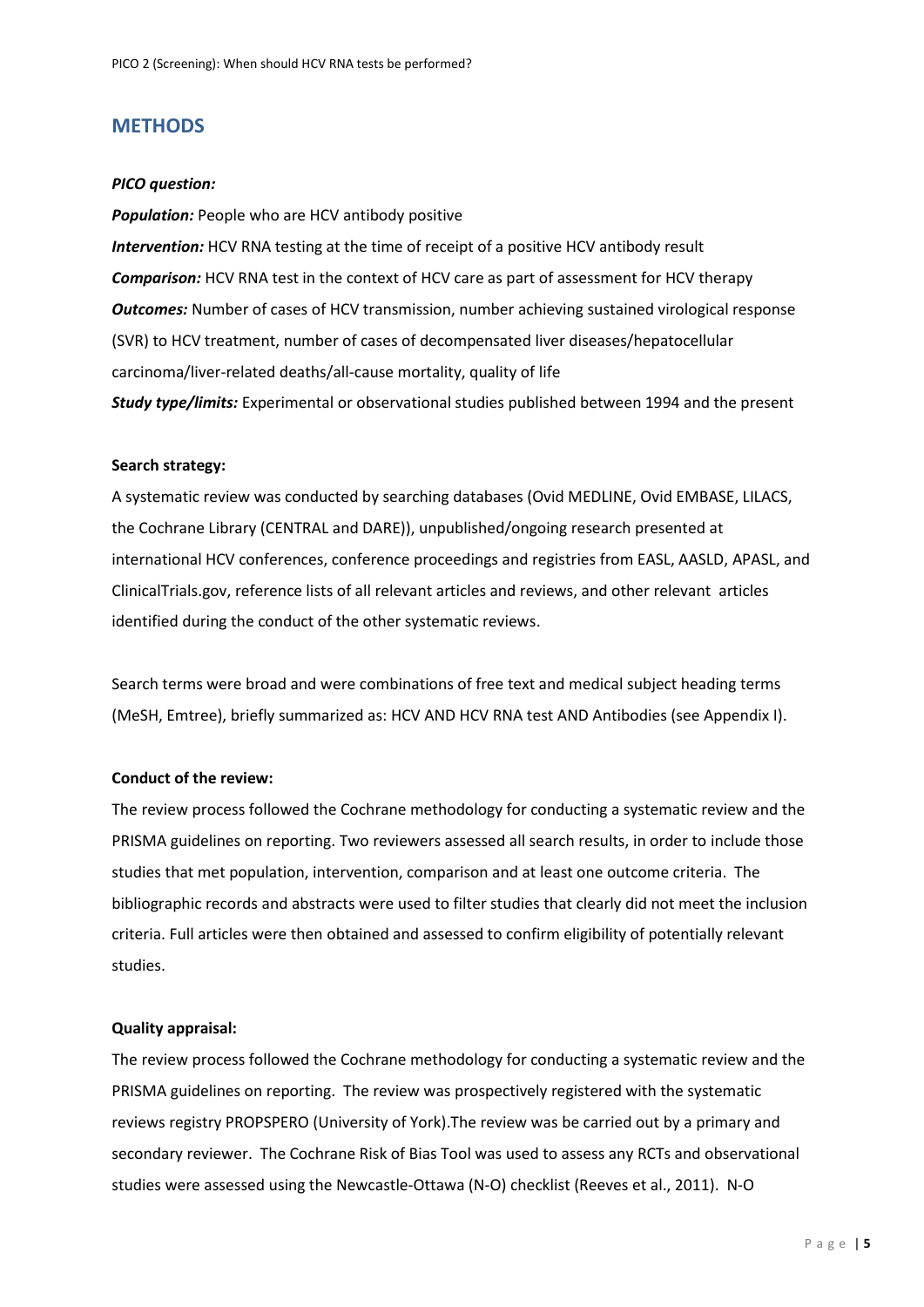assesses each study in terms of the risk of bias in the representativeness of the study cohort, the comparability of the exposed and non-exposed participants, and the ascertainment of study outcomes.

#### **Data extraction:**

The primary reviewer and secondary reviewer acted to extract data independently. We aimed to stratify data according to:

- Study characteristics: country, study design, study objectives, funding source;
- Study population (people with HCV antibodies, population at risk of HCV);
- Participant details (age, sex, ethnicity);
- Setting (GP, hospital, alcohol and drug services, harm reduction services, sexual health clinics, high/medium/low income country);
- Inclusion/exclusion criteria for study;
- Sample size;
- Intervention group (selection and characteristics of intervention group);
- Intervention (HCV RNA testing upon receipt of positive HCV antibody result, delivered by healthcare professional/drug support worker/ancillary staff, year or time period of intervention delivered, costs of delivery);
- Control group (selection and characteristics of control group);
- Control (HCV RNA test in the context of HCV care as part of assessment for HCV therapy);
- Analysis (number offered intervention, number accepted intervention, reason for refusal, time to follow-up, study data collection method, statistical analysis, primary outcomes of study, secondary outcomes of study);
- Results (number of cases of HCV transmission, number of cases achieving SVR to HCV treatment, number of cases of decompensated liver diseases/hepatocellular carcinoma/liver-related deaths/all-cause mortality, quality of life in the intervention group compared to the comparison group).

To fulfil the inclusion criteria, studies needed to present i) original research, ii) have populations of individuals testing positive to anti-HCV antibodies, iii) include an intervention of HCV RNA testing at the time of receipt of a positive anti-HCV antibody result, and iv) have a comparison where individuals received HCV RNA testing in the context of HCV care as part of assessment for HCV therapy, and v) include at least one of the following outcomes: number of cases of HCV transmission, number achieving sustained virological response (SVR) to HCV treatment, number of cases of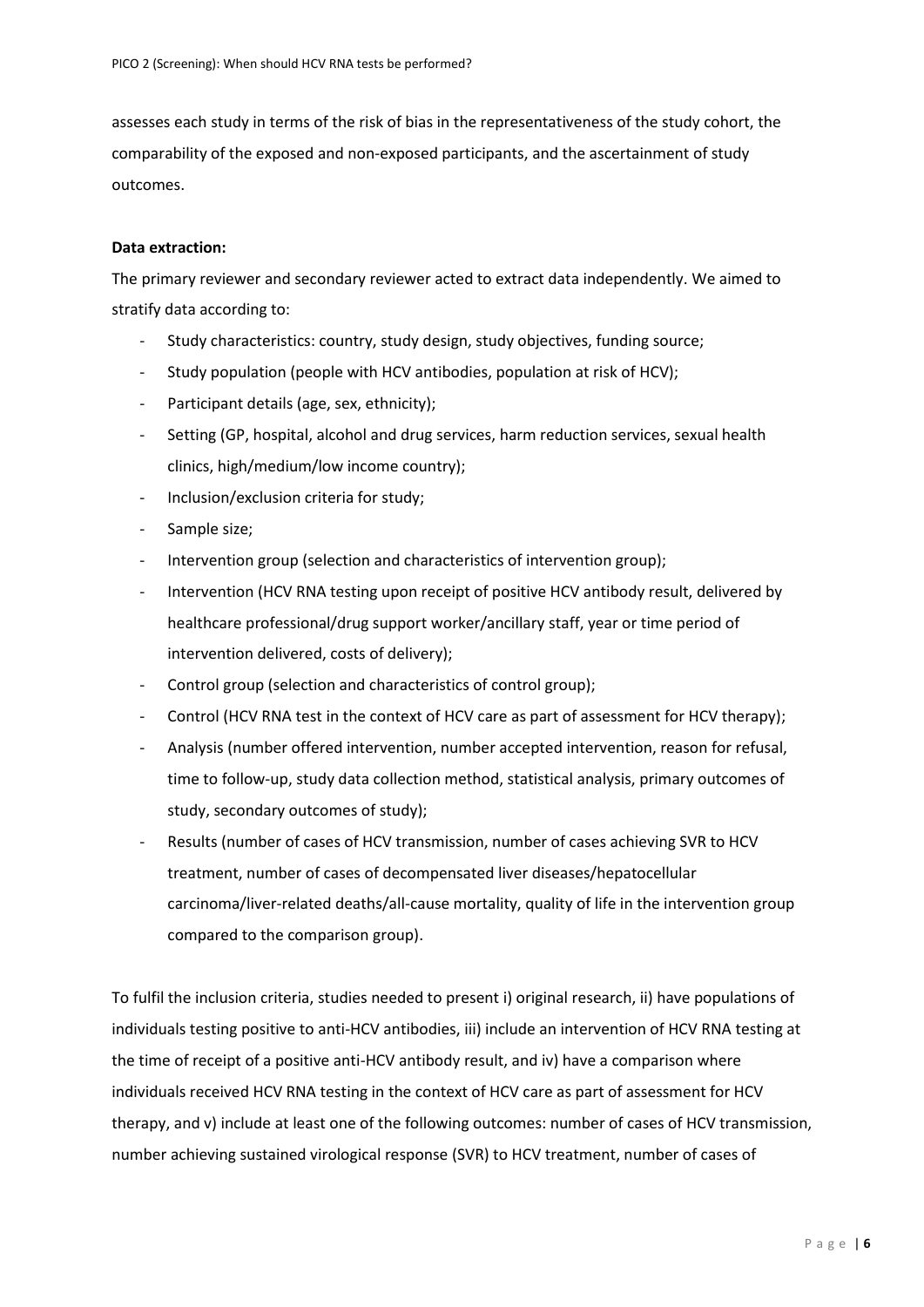decompensated liver diseases/hepatocellular carcinoma/liver-related deaths/all-cause mortality, or quality of life.

### **GRADE process:**

The quality of the body of evidence for each outcome of interest was assessed using GRADE (Grading of Recommendations Assessment, Development and Evaluation) methodology. GRADE rates the quality of evidence for each outcome of interest as high, moderate, low or very low, depending on a number of criteria. These include study design, study quality, study consistency (the similarity of estimates of effect across studies) and study directness (the extent to which the evidence is relevant to the population, intervention, and outcome of interest).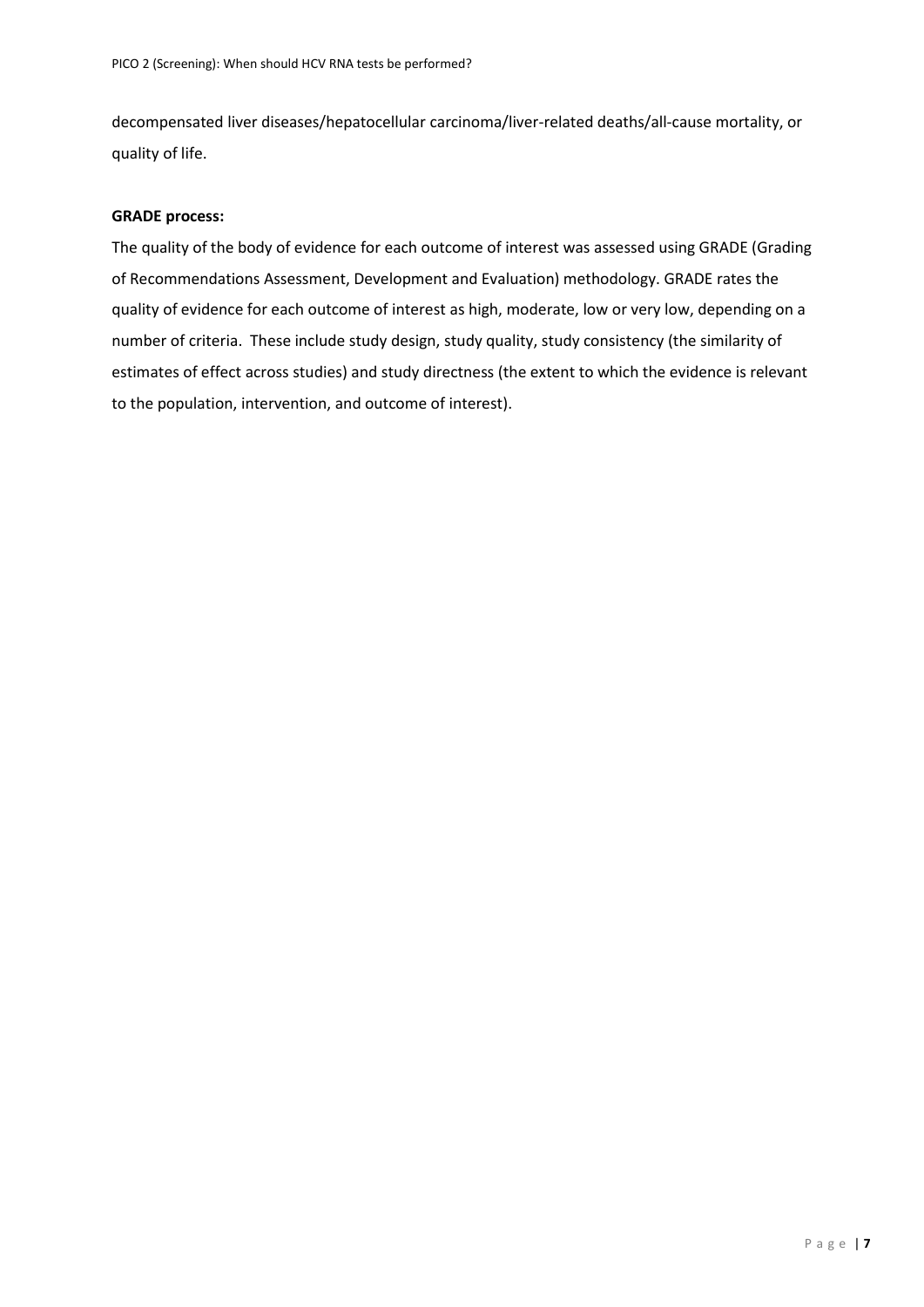### <span id="page-7-0"></span>**RESULTS**

The number of citations screened was 2454 from which 2427 citations were excluded, due to incorrect population (n=1908) or incorrect intervention (n=343) (see study flow chart, Figure 1). From the remaining abstracts, a further 19 citations were excluded after title and abstract review because they involved the incorrect study design (such as modelling papers, or non-original research)[\(Cipriano et al., 2012,](#page-13-2) [Annicchiarico et al., 2012,](#page-13-3) [Galoppo and Galoppo, 2010,](#page-13-4) [Vogel and](#page-14-6)  [Rockstroh, 2010,](#page-14-6) [Matteoni and Younossi, 1999\)](#page-13-5), incorrect study population (such as not anti-HCV positive individuals)[\(Fan et al., 2004,](#page-13-6) [Gugenheim et al., 1994,](#page-13-7) [Ndimbie et al., 1995,](#page-13-8) [Pujol et al., 1994,](#page-13-9) [Zhang et al., 2006\)](#page-14-7), or incorrect intervention (RNA testing at baseline)[\(Aniszewska et al., 2009,](#page-13-10) [Iqbal](#page-13-11)  [et al., 2011,](#page-13-11) [Keating et al., 2005,](#page-13-12) [Malina et al., 1996,](#page-13-13) [McDonald et al., 2012,](#page-13-14) [Shah et al., 2012,](#page-14-8) [Strasak](#page-14-9)  [et al., 2011,](#page-14-9) [Tobler et al., 2010,](#page-14-10) [Woodall et al., 1994\)](#page-14-1).

Eight articles were obtained for full-text appraisal [\(Allison et al., 2012,](#page-13-15) [Ohkoshi et al., 1995,](#page-13-16) [Piasecki](#page-13-1)  [et al., 2004,](#page-13-1) [Rongey et al., 2009,](#page-14-3) [Scott et al., 2006,](#page-14-4) [Rein et al., 2012,](#page-14-11) [Sheth et al., 2012,](#page-14-12) [Yoshino and](#page-14-13)  [Kasai, 1996\)](#page-14-13). No studies matched the complete inclusion criteria as all lacked a comparison arm and were primarily designed to address other research questions. Since the aims were different, these studies did not directly report on the outcomes of interest specified in the PICO. Therefore, no studies were included for qualitative or quantitative assessment and in the absence of any directly relevant studies, neither narrative synthesis nor meta-analysis could be performed.

Given that no studies were found to be relevant, we searched widely through systematic reviews, comment papers, and other study types and in order to capture relevant studies. This included widening the search topic to include comparisons of RNA testing at any time versus no RNA testing, as opposed to testing "early" (at receipt of anti-HCV-Ab test) versus "late" (in the context of care as part of assessment for HCV treatment). This also yielded no further citations of primary studies or systematic reviews.

Despite not meeting the complete PICO inclusion criteria, those articles appraised at full-text review stage are summarised in Table 1 for their potential for any indirect evidence related to the question.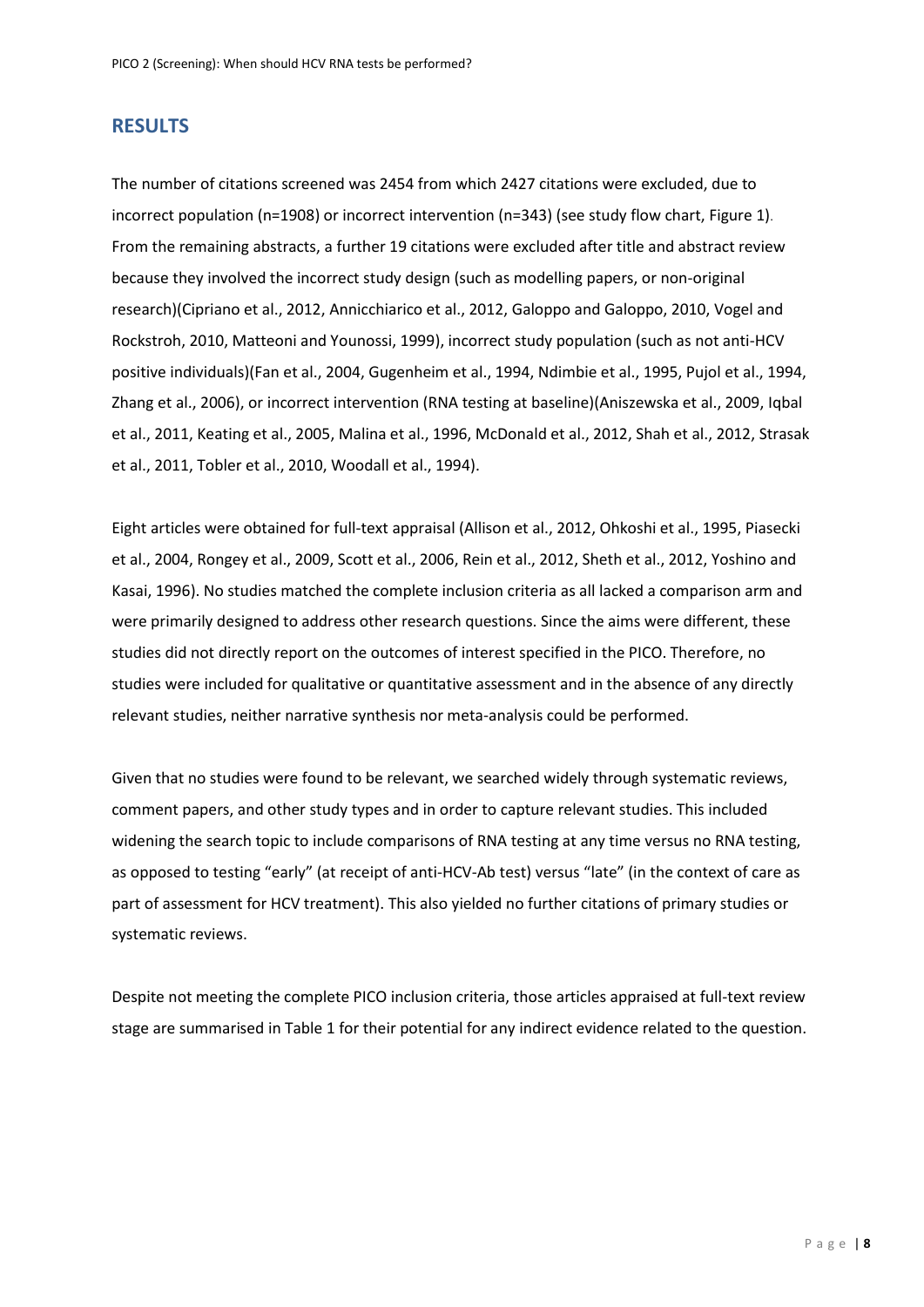

<span id="page-8-0"></span>**Figure 1: Flowchart for systematic review**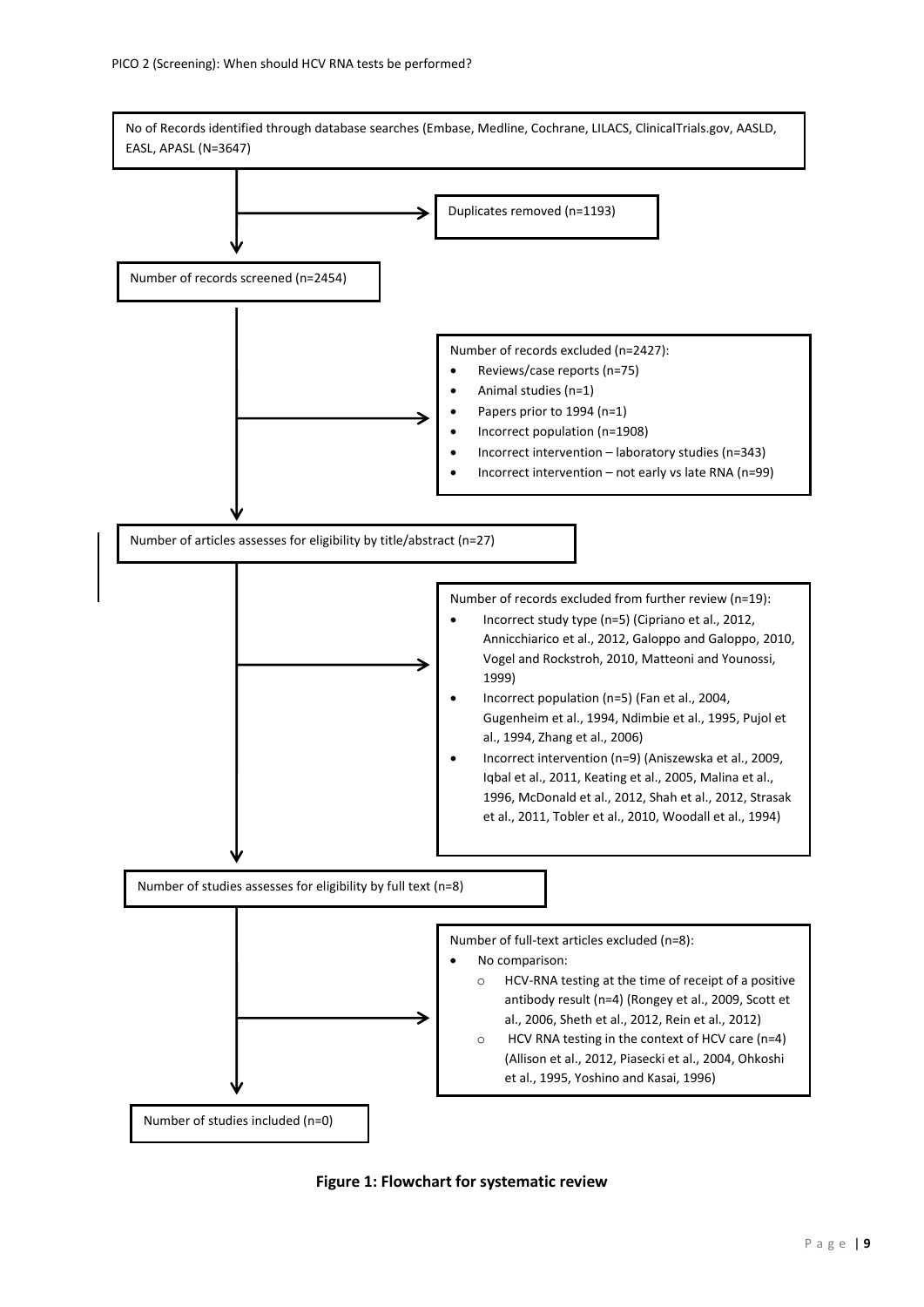### <span id="page-9-0"></span>**Table 1: Characteristics of studies among anti-HCV positive individuals receiving RNA testing,**

### **without direct comparison group, for potential indirect evidence**

| <b>Study</b>                                                                                                                     | Population                                                                | <b>Intervention</b>                                                                                                                              | <b>Outcomes</b>                                                   | <b>Comments</b>                                                                                                                                                                                                                                                                                                                                                                                                                                                                                                                                                                                                                                                         |
|----------------------------------------------------------------------------------------------------------------------------------|---------------------------------------------------------------------------|--------------------------------------------------------------------------------------------------------------------------------------------------|-------------------------------------------------------------------|-------------------------------------------------------------------------------------------------------------------------------------------------------------------------------------------------------------------------------------------------------------------------------------------------------------------------------------------------------------------------------------------------------------------------------------------------------------------------------------------------------------------------------------------------------------------------------------------------------------------------------------------------------------------------|
|                                                                                                                                  |                                                                           |                                                                                                                                                  |                                                                   |                                                                                                                                                                                                                                                                                                                                                                                                                                                                                                                                                                                                                                                                         |
| Allison et al. (2012)<br>Setting: Blood donation<br>service, US<br><b>Study type: Retrospective</b><br>cohort                    | Anti-HCV<br>positive blood<br>donors                                      | HCV RNA in all<br>patients<br>No comparison                                                                                                      | HCV related-<br>cirrhosis; risk<br>factors for HCV<br>acquisition | Aimed to describe risk factors for HCV acquisition<br>and predictors of liver disease (cirrhosis) in a US<br>blood donation service. All individuals tested for<br>RNA in the study regardless of timing of<br>infection. Found after mean 25 years of HCV<br>infection, histologic outcomes were mild and<br>20% had spontaneously cleared.                                                                                                                                                                                                                                                                                                                            |
| Ohkoshi et al. (1995)<br>Setting: One township,<br>Japan<br><b>Study type: Retrospective</b><br>cohort                           | Anti-HCV<br>positive<br>undergoing<br>annual liver<br>function<br>testing | <b>HCV RNA test</b><br>in all patients<br>No comparison<br>arm                                                                                   | <b>HCV</b> natural<br>history, patient<br>characteristics         | Aimed to better define HCV natural history in one<br>town in Japan. Among 63 subjects, 50 (79.4%)<br>HCV RNA detected in serum and 40 (80%) of the<br>50 subjects with HCV RNA had abnormal LFTs. Six<br>of 50 (12%) had ultrasonographic findings<br>suggestive of cirrhosis. Concludes the viraemic<br>patients had low rates of progressive liver<br>disease.                                                                                                                                                                                                                                                                                                        |
| Piasecki et al. (2004)<br>Setting: Medical centre,<br>US<br>Study type: prospective<br>cohort                                    | Anti-HCV-<br>positive (RNA+<br>and $RNA-$<br>patients)                    | <b>HCV RNA</b><br>testing for<br>spontaneous<br>clearance                                                                                        | <b>HCV RNA</b><br>spontaneous<br>clearance                        | Aimed to define the role of alcohol, race, and<br>HCV or HIV co-infection on natural HCV<br>clearance. Likelihood of spontaneous clearance<br>of HCV may be influenced by alcohol and viral co-<br>infections. For indirect evidence, study provides<br>information on prevalence of RNA testing<br>immediately after anti-HCV-ab testing.                                                                                                                                                                                                                                                                                                                              |
| Rein et al. (2012)<br>Setting: Four large<br>primary care service<br>providers, US<br><b>Study type: Retrospective</b><br>cohort | Outpatients<br>tested for anti-<br><b>HCV</b>                             | <b>HCV RNA</b><br>testing after<br>receipt of anti-<br><b>HCV</b> positive<br>test<br>No comparison<br>arm                                       | <b>RNA</b> testing<br>pattern/predicto<br>rs                      | Investigating effectiveness of one-time HCV<br>screening for people born 1945-65. Data<br>collected from medical records for anti-HCV<br>antibody testing and HCV RNA testing. Evidence<br>of low HCV RNA testing rates among anti-HCV-<br>positive. Evidence suggesting that RNA testing is<br>not being performed in the population in which it<br>is indicated.                                                                                                                                                                                                                                                                                                      |
| Rongey et al. (2009)<br>Setting: Veteran facilities,<br>US<br><b>Study type: Retrospective</b><br>cohort                         | Anti-HCV-<br>positive US<br>veterans                                      | <b>HCV RNA</b><br>testing (with<br>and without<br>routine HCV<br>RNA testing in<br>anti-HCV-<br>positive<br>individuals)<br>No comparison<br>arm | RNA test being<br>performed                                       | Aimed to determine factors influencing HCV RNA<br>testing in US anti-HCV-positive veterans.<br>Perceived eligibility for treatment may influence<br>the decision to order an RNA test. Patients with<br>abnormal transaminases, presence of non-HCV<br>hepatitis or decompensated liver disease all<br>significantly more likely to receive HCV RNA<br>testing, while patients aged over 65 years and<br>illicit drug users were significantly less likely.<br>Results of the study include predictors of RNA<br>testing and suggest significant underutilization of<br>RNA testing, where treatment eligibility is used<br>as a prompt for performing HCV RNA testing. |
| Scott et al. (2006)<br>Setting: Outpatients,<br>Alaska, US<br>Study type: prospective<br>cohort                                  | Anti-HCV<br>positive                                                      | <b>HCV RNA</b><br>testing soon<br>after anti-HCV<br>diagnosis<br>No comparison<br>arm                                                            | Frequency of<br><b>RNA</b><br>spontaneous<br>clearance            | Aims to determine frequency of spontaneous<br>HCV RNA clearance during chronic HCV infection.<br>Found annualized clearance rate of 0.74% per<br>person-year (95% CI, 0.30%-1.53%). Concluded<br>clearance is a surprisingly frequent event and is<br>associated with low HCV RNA titres at baseline.                                                                                                                                                                                                                                                                                                                                                                   |
| Sheth et al. (2012)<br><b>Setting: Patients</b><br>identified with CHC in                                                        | Patients with<br>CHC                                                      | Anti-HCV or<br><b>RNA</b> testing<br>No comparison                                                                                               | Characteristics of<br>incident HCV<br>cases                       | Description of characteristics of an incident<br>cohort of patients with CHC. Investigated anti-<br>HCV antibody and HCV RNA testing within 60<br>days prior to index date, and also quantitative                                                                                                                                                                                                                                                                                                                                                                                                                                                                       |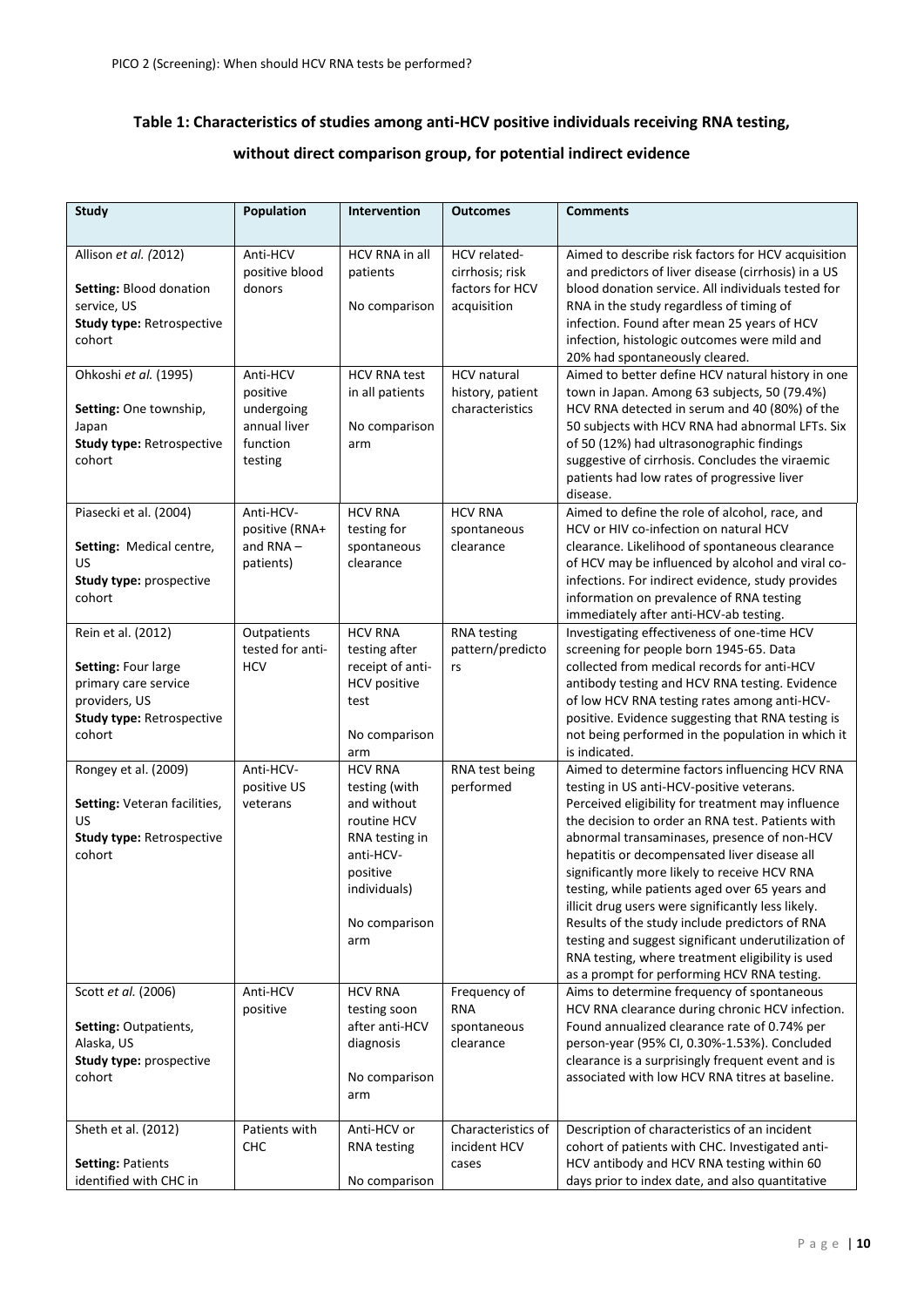| various clinical and non-<br>clinical settings, US |              | arm            |              | RNA testing after treatment initiation. Indirect<br>evidence suggesting that RNA testing is not being |
|----------------------------------------------------|--------------|----------------|--------------|-------------------------------------------------------------------------------------------------------|
| <b>Study type: retrospective</b>                   |              |                |              | performed in the population in which it is                                                            |
| study                                              |              |                |              | indicated, resulting in potential misdiagnosis.                                                       |
| Yoshino and Kasai (1996)                           | Anti-HCV-    | <b>HCV RNA</b> | <b>HCV</b>   | Aimed to investigate initial HCV transmission                                                         |
|                                                    | positive     | testing in     | transmission | routes among anti-HCV positive/ HCV-RNA                                                               |
| <b>Setting: Medical clinic,</b>                    | patients     | context of     | routes       | negative cases compared to HCV-RNA positive                                                           |
| Japan                                              | receiving    | long-term care |              | cases. Indirect evidence suggesting that RNA                                                          |
| <b>Study type: Retrospective</b>                   | annual liver |                |              | testing is not being performed in the population                                                      |
| cohort                                             | function     | No comparison  |              | in which it is indicated.                                                                             |
|                                                    | examinations | arm            |              |                                                                                                       |

There is insufficient evidence to draw conclusions for the optimal timing at which HCV RNA tests should be performed in a GRADE evidence profile matching this PICO question (Table 2). However, there was some indirect evidence suggesting that HCV RNA testing is underutilized in populations in which it is indicated [\(Rein et al., 2012,](#page-14-11) [Rongey et al., 2009,](#page-14-3) [Sheth et al., 2012,](#page-14-12) [Yoshino and Kasai,](#page-14-13)  [1996\)](#page-14-13). Rongey *et al.* (2009) found that predictors of receipt of an RNA test among a cohort of anti-HCV-positive US Veterans included patients with abnormal transaminases, the presence of non-HCV hepatitis, and decompensated liver disease, while those aged over 65 years, and illicit drug users were significantly less likely to be HCV RNA tested. The relative risk of receiving RNA testing in Rongey *et al*. is summarised in Table 4.

# <span id="page-10-0"></span>**Table 2: GRADE Evidence summary – HCV RNA testing performed immediately after anti-HCV diagnosis compared with RNA testing in context of HCV care/treatment among anti-HCV positive individuals**

| <b>Outcomes</b>                       | No of participants | <b>Quality of the</b> | <b>Relative Effect</b> | Anticipated absolute |
|---------------------------------------|--------------------|-----------------------|------------------------|----------------------|
|                                       | (Studies)          | Evidence              | (95% CI)               | effects              |
|                                       | Follow up          | (GRADE)               |                        |                      |
| <b>HCV</b> transmission               | No data            |                       |                        |                      |
| <b>Sustained Virological Response</b> | No data            |                       |                        |                      |
| Adverse events                        | No data            |                       |                        |                      |
| Liver-related morbidity               | No data            |                       |                        |                      |
| Mortality                             | No data            |                       |                        |                      |
| Quality of Life                       | No data            |                       |                        |                      |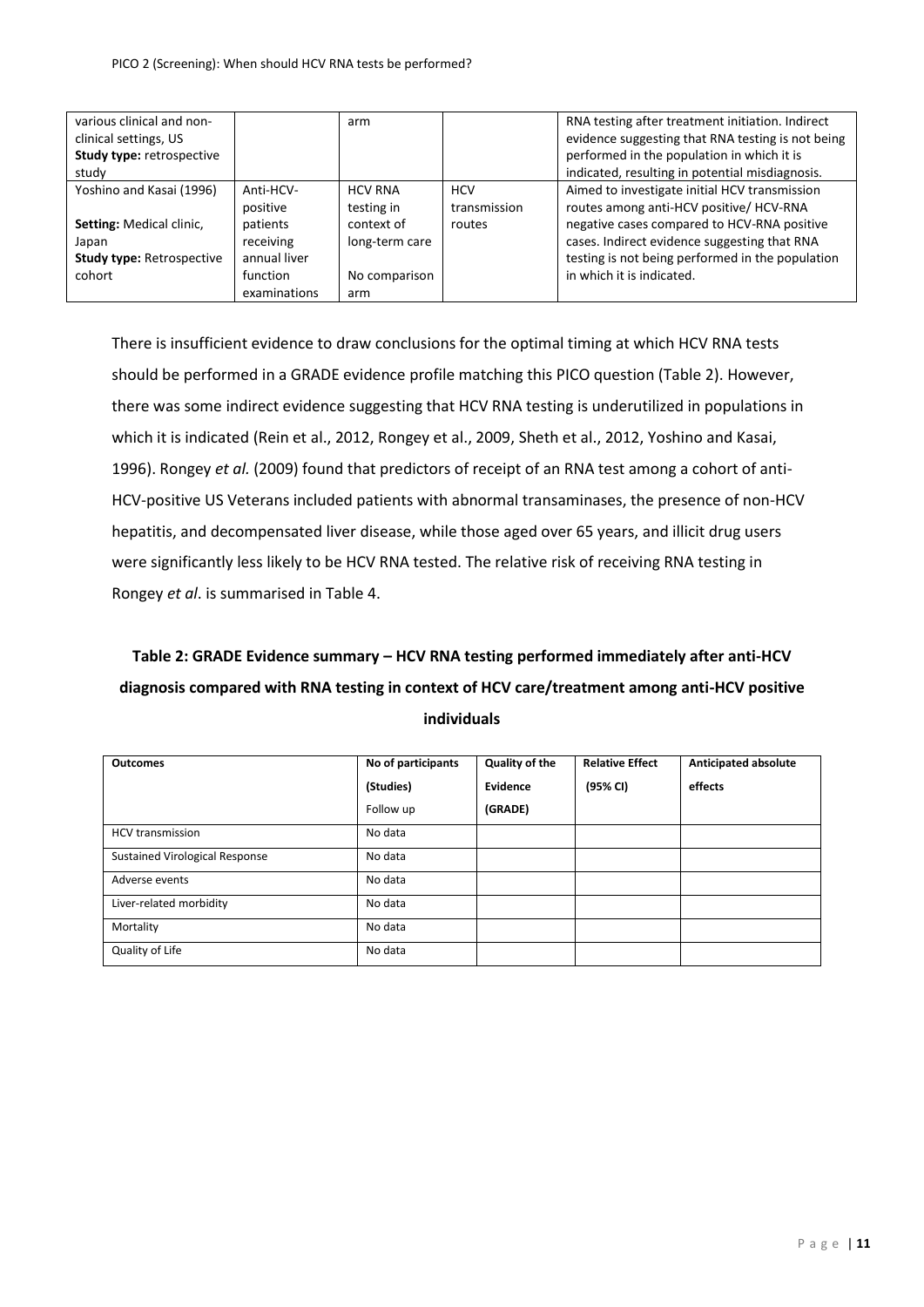<span id="page-11-0"></span>

| <b>Outcomes</b>                                | No of participants | <b>Quality of the</b> | <b>Relative Effect</b> | Reference       |
|------------------------------------------------|--------------------|-----------------------|------------------------|-----------------|
|                                                | (Studies)          | Evidence              | (95% CI)               |                 |
|                                                | Follow up          | (GRADE)               |                        |                 |
| What is the association between age >65 and    | 13,257             | Very low $1$          | $0.79(0.69-0.92)$      | (Rongey et al., |
| receiving a test for HCV RNA?                  | $(1$ study)        |                       |                        | 2009)           |
| Outcome: receipt of RNA test                   | 5 years            |                       |                        |                 |
| What is the association of illicit drug use on | 13,257             | Very low <sup>1</sup> | $0.94(0.91 - 0.97)$    | (Rongey et al., |
| RNA testing?                                   | $(1$ study)        |                       |                        | 2009)           |
| Outcome: receipt of RNA test                   | 5 years            |                       |                        |                 |
| What is the association of abnormal            | 13,257             | Very low <sup>1</sup> | $1.1(1.03-1.20)$       | (Rongey et al., |
| transaminases on RNA testing?                  | $(1$ study)        |                       |                        | 2009)           |
| Outcome: receipt of RNA test                   | 5 years            |                       |                        |                 |
| What is the association of non-HCV hepatitis   | 13,257             | Very low <sup>1</sup> | $1.07(1.02-1.14)$      | (Rongey et al., |
| on RNA testing?                                | $(1$ study)        |                       |                        | 2009)           |
| Outcome: receipt of RNA test                   | 5 years            |                       |                        |                 |
| What is the association of decompensated       | 13,257             | Very low <sup>1</sup> | $1.2(1.1-1.3)$         | (Rongey et al., |
| liver disease (cirrhosis) on RNA testing?      | $(1$ study)        |                       |                        | 2009)           |
| Outcome: receipt of RNA test                   | 5 years            |                       |                        |                 |

### **Table 3: Summary of other quantitative evidence of risk of receiving HCV RNA test**

**1** Evidence ranked very low due to single observational study data; N-O quality appraisal of study, 5 out of maximum 9 points.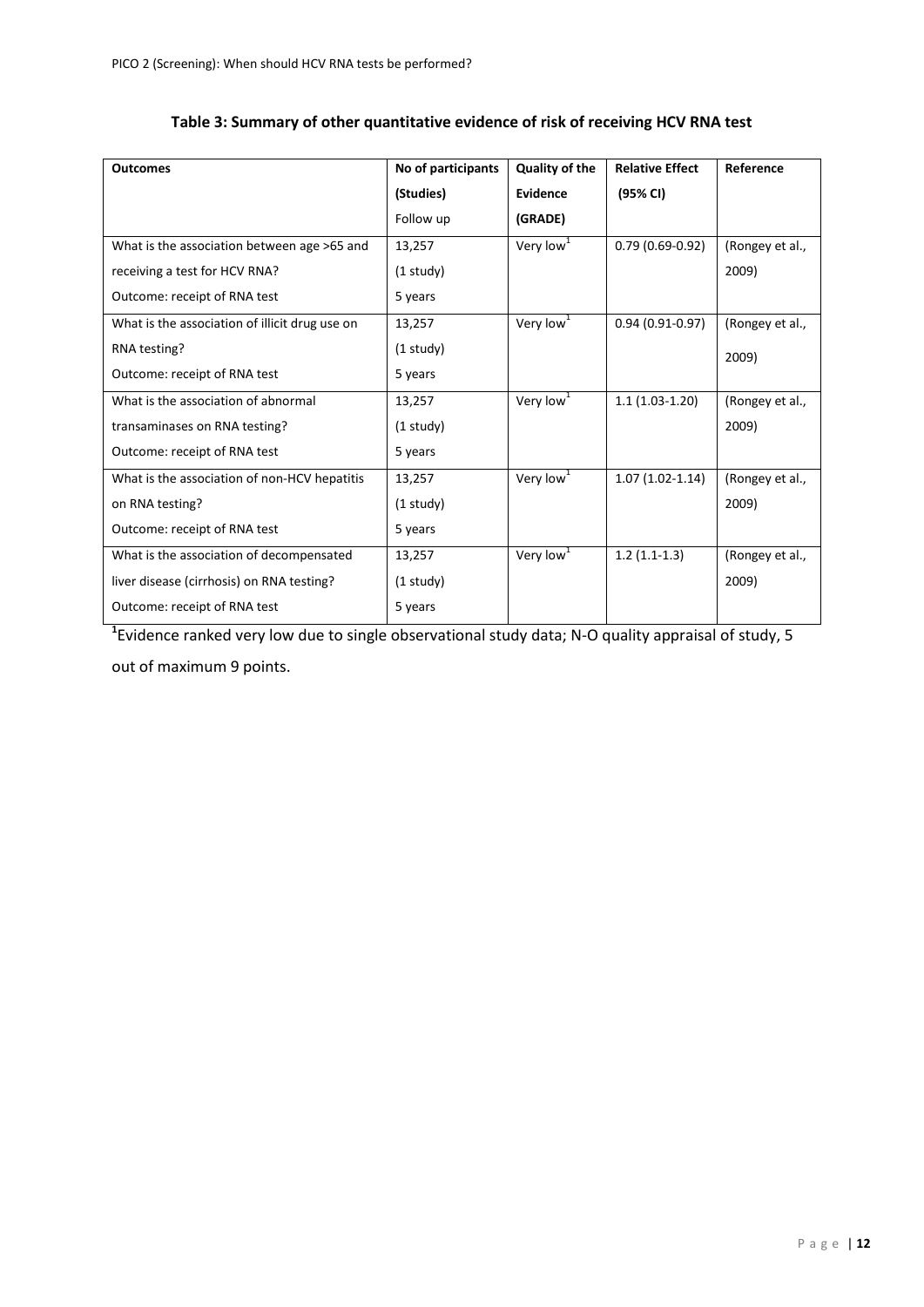### <span id="page-12-0"></span>**CONCLUSIONS**

Further studies are needed to further investigate the appropriate timing of HCV RNA testing. Prospective cohort studies of individuals after diagnosis of HCV may provide this evidence as randomised trials of early versus later RNA testing are highly unlikely to gain ethical approval in settings where RNA testing is readily available.

### **Implications for clinical practice**

While no conclusive evidence is available, four studies conducted in high income settings indicated HCV RNA testing is underused in chronic HCV diagnosis and suggest routine HCV RNA testing for HCV antibody positive individuals in order to confirm active HCV infection. There is no direct evidence on whether the timing of RNA testing is associated with clinical outcomes including transmission, mortality, morbidity or quality of life.

#### **Implications for research**

Further research into the optimal timing of RNA testing is warranted to determine with early testing compared to delayed testing has any association or impact patient important outcomes including HCV transmission, morbidity, mortality and quality of life.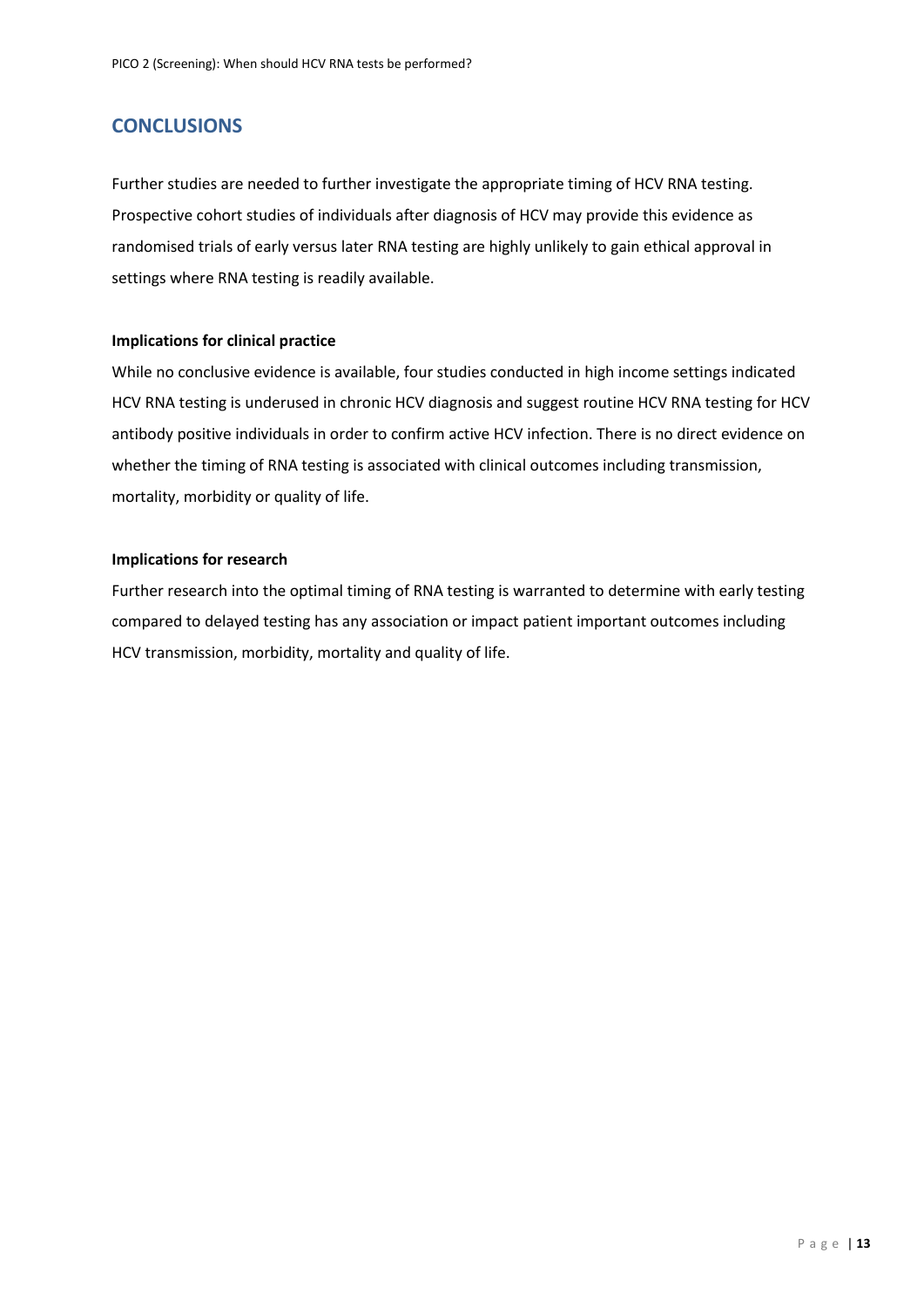## <span id="page-13-0"></span>**REFERENCES**

- <span id="page-13-15"></span>ALLISON, R. D., CONRY-CANTILENA, C., KOZIOL, D., SCHECHTERLY, C., NESS, P., GIBBLE, J., KLEINER, D. E., GHANY, M. G. & ALTER, H. J. 2012. A 25-year study of the clinical and histologic outcomes of hepatitis C virus infection and its modes of transmission in a cohort of initially asymptomatic blood donors. *Journal of Infectious Diseases,* 206**,** 654-661.
- <span id="page-13-10"></span>ANISZEWSKA, M., KOWALIK-MIKOLAJEWSKA, B., POKORSKA-LIS, M. & MARCZYNSKA, M. 2009. Spontaneous clearance of HCV-RNA in children with vertically acquired HCV infection. *Experimental and Clinical Hepatology,* 5**,** 15-18.
- <span id="page-13-3"></span>ANNICCHIARICO, B. E., SICILIANO, M. & GASBARRINI, A. 2012. Chronic hepatitis C virus infection: clinical picture and treatment possibilities. *Giornale italiano di nefrologia,* 29 Suppl 54**,** S103- 108.
- <span id="page-13-2"></span>CIPRIANO, L. E., ZARIC, G. S., HOLODNIY, M., BENDAVID, E., OWENS, D. K. & BRANDEAU, M. L. 2012. Cost Effectiveness of Screening Strategies for Early Identification of HIV and HCV Infection in Injection Drug Users. *PLoS ONE,* 7.
- <span id="page-13-6"></span>FAN, W. M., ZHU, W. F., ZHANG, S. Y., WANG, Q. X., YIN, L. M., WAN, H., GAO, Y., TIAN, X. L., YU, M., JIN, J., XU, X. Y., WEI, L. & ZHUANG, H. 2004. [Nine-year follow-up of hepatitis C virus infection in a rural area of Hebei province, China]. *Chung-Hua i Hsueh Tsa Chih [Chinese Medical Journal],* 84**,** 392-6.
- <span id="page-13-4"></span>GALOPPO, M. & GALOPPO, C. 2010. Management of hepatitis C virus infection in childhood. *Annals of hepatology : official journal of the Mexican Association of Hepatology,* 9 Suppl**,** 98-102.
- <span id="page-13-7"></span>GUGENHEIM, J., BALDINI, E., MAZZA, D., FABIANI, P., ST PAUL, M. C., GOUBAUX, B., OUZAN, D. & MOUIEL, J. 1994. Recurrence of hepatitis C virus after liver transplantation. *Transplant international : official journal of the European Society for Organ Transplantation,* 7 Suppl 1**,** S224-226.
- <span id="page-13-11"></span>IQBAL, M., MAC NICHOLAS, R., MCNULTY, C., HEGARTY, J. & MC CORMICK, A. 2011. Long-term follow up of patients with spontaneous clearance of hepatitis C. *Journal of Hepatology,* 54**,** S460.
- <span id="page-13-12"></span>KEATING, S., COUGHLAN, S., CONNELL, J., SWEENEY, B. & KEENAN, E. 2005. Hepatitis C viral clearance in an intravenous drug-using cohort in the Dublin area. *Irish Journal of Medical Science,* 174**,** 37-41.
- <span id="page-13-13"></span>MALINA, L., ZDARSKY, E., HAVLICKOVA, M. & STRANSKY, J. 1996. Detection of HCV RNA in anti-HCV positive patients with chronic hepatic porphyria. *Casopis lekaru ceskych,* 135**,** 427-429.
- <span id="page-13-5"></span>MATTEONI, C. A. & YOUNOSSI, Z. M. 1999. In diagnosing hepatitis C, which patient needs which test? *Cleveland Clinic journal of medicine,* 66**,** 529-530.
- <span id="page-13-14"></span>MCDONALD, S. A., HUTCHINSON, S. J., CAMERON, S. O., INNES, H. A., MCLEOD, A. & GOLDBERG, D. J. 2012. Examination of the risk of reinfection with hepatitis C among injecting drug users who have been tested in Glasgow. *International Journal of Drug Policy,* 23**,** 353-357.
- <span id="page-13-8"></span>NDIMBIE, O. K., NEDJAR, S., KINGSLEY, L., RIDDLE, P. & RINALDO, C. 1995. Long-term serologic follow-up of hepatitis C virus-seropositive homosexual men. *Clinical and Diagnostic Laboratory Immunology,* 2**,** 219-224.
- <span id="page-13-16"></span>OHKOSHI, S., TAWARAYA, H., KUWANA, K., HARADA, T., WATANABE, M., HIGUCHI, S., KOJIMA, H., KAMIMURA, T. & ASAKURA, H. 1995. A retrospective study of hepatitis C virus carriers in a local endemic town in Japan. A possible presence of asymptomatic carrier. *Digestive Diseases & Sciences,* 40**,** 465-71.
- <span id="page-13-1"></span>PIASECKI, B. A., LEWIS, J. D., REDDY, K. R., BELLAMY, S. L., PORTER, S. B., WEINRIEB, R. M., STIERITZ, D. D. & CHANG, K. M. 2004. Influence of alcohol use, race, and viral coinfections on spontaneous HCV clearance in a US veteran population. *Hepatology,* 40**,** 892-899.
- <span id="page-13-9"></span>PUJOL, F. H., GUZMAN-BLANCO, M., PLAZ, J., ROJAS, O., BEKER, B. & BEKER, S. 1994. Usefulness of the PCR technique (polymerase chain reaction) in the follow-up of patients infected with hepatitis C virus. Preliminary communication. [Spanish] Utilidad de la Tecnica de PCR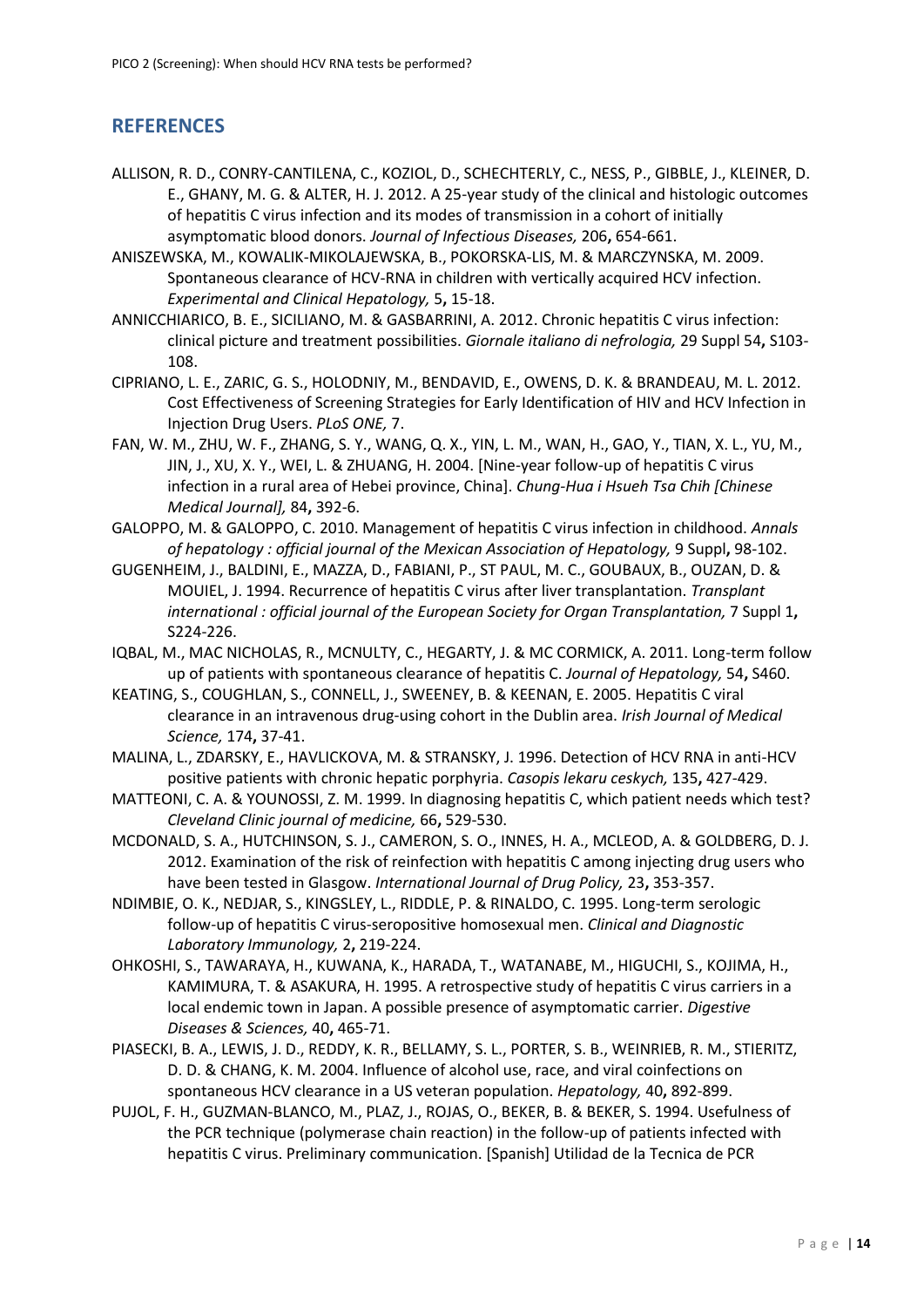(reaccion en cadena de la polimerasa) en el seguimiento de pacientes infectados con el virus de la hepatitis C. Comunicacion preliminar. *G.E.N,* 48**,** 121-123.

- <span id="page-14-5"></span>REEVES, B. C., DEEKS, J. J., HIGGINS, J. P. T., WELLS, G. A. & ON BEHALF OF THE COCHRANE NON-RANDOMISED STUDIES METHODS GROUP 2011. Including non-randomized studies. *In:* HIGGINS, J. P. T. & GREEN, S. (eds.) *Cochrane Handbook for Systematic Reviews of Interventions [updated March 2011].* The Cochrane Collaboration.
- <span id="page-14-11"></span>REIN, D. B., WAGNER, L. D., BROWN, K. A., FALLON, M. B., KRAUSKOPF, K., MASSOUD, O. I. & SMITH, B. D. 2012. Current practices of hepatitis C antibody testing and follow-up evaluation in primary care settings: A retrospective study of four large, primary care service centers. *Hepatology,* 56**,** 1094A.
- <span id="page-14-3"></span>RONGEY, C. A., KANWAL, F., HOANG, T., GIFFORD, A. L. & ASCH, S. M. 2009. Viral RNA Testing in Hepatitis C Antibody-Positive Veterans. *American Journal of Preventive Medicine,* 36**,** 235- 238.
- <span id="page-14-4"></span>SCOTT, J. D., MCMAHON, B. J., BRUDEN, D., SULLIVAN, D., HOMAN, C., CHRISTENSEN, C. & GRETCH, D. R. 2006. High rate of spontaneous negativity for hepatitis C virus RNA after establishment of chronic infection in Alaska natives. *Clinical Infectious Diseases,* 42**,** 945-952.
- <span id="page-14-8"></span>SHAH, D. P., GRIMES, C. Z., BROWN, E. & HWANG, L. Y. 2012. Demographics, socio-behavioral factors, and drug use patterns: What matters in spontaneous HCV clearance? *Journal of Medical Virology,* 84**,** 235-241.
- <span id="page-14-12"></span>SHETH, S. D., VERA-LLONCH, M., LYNCH, J., WERTHER, W. & RUBIN, R. 2012. Characterization of a cohort of incident hepatitis c patients in the US (2005-2010): Comorbidities, use of medications and diagnostic tests. *Pharmacoepidemiology and Drug Safety,* 21**,** 91.
- <span id="page-14-9"></span>STRASAK, A. M., KIM, A. Y., LAUER, G. M., DE SOUSA, P. S., GINUINO, C. F., FERNANDES, C. A., VELLOSO, C. E., DE ALMEIDA, A. J., DE OLIVEIRA, J. M., YOSHIDA, C. F., SCHULZE ZUR WIESCH, J., PARANHOS-BACCALA, G., LANG, S., BRANT, L. J., ULMER, H., STROHMAIER, S., KALTENBACH, L., LAMPE, E. & LEWIS-XIMENEZ, L. L. 2011. Antibody dynamics and spontaneous viral clearance in patients with acute hepatitis C infection in Rio de Janeiro, Brazil. *BMC infectious diseases,* 11**,** 15.
- <span id="page-14-10"></span>TOBLER, L. H., BAHRAMI, S. H., KAIDAROVA, Z., PITINA, L., WINKELMAN, V. K., VANDERPOOL, S. K., GUILTINAN, A. M., COOPER, S., BUSCH, M. P. & MURPHY, E. L. 2010. A case-control study of factors associated with resolution of hepatitis C viremia in former blood donors. *Transfusion,* 50**,** 1513-1523.
- <span id="page-14-2"></span>VILLANO, S. A., VLAHOV, D., NELSON, K. E., LYLES, C. M., COHN, S. & THOMAS, D. L. 1997. Incidence and risk factors for hepatitis C among injection drug users in Baltimore, Maryland. *J Clin Microbiol,* 35**,** 3274-7.
- <span id="page-14-6"></span>VOGEL, M. & ROCKSTROH, J. K. 2010. Treatment of acute hepatitis C in HIV infection. *The Journal of antimicrobial chemotherapy,* 65**,** 4-9.
- <span id="page-14-1"></span>WOODALL, D. W., GODENICK, M. & VALAINIS, G. T. 1994. Hepatitis C experience at a community teaching hospital. *Journal of Family Practice,* 39**,** 257-261.
- <span id="page-14-0"></span>WORLD HEALTH ORGANIZATION 2012. Fact sheet No. 164, July 2012. World Health Organization.
- <span id="page-14-13"></span>YOSHINO, I. & KASAI, M. 1996. Analysis of cases of negative HCV-RNA with positive anti-HCV. [Japanese]. *Acta Hepatologica Japonica,* 37**,** 412-416.
- <span id="page-14-7"></span>ZHANG, Y., LI, J., LIU, Y. F., ZHAO, H. W. & TIAN, G. S. 2006. Significance of blood HCV RNA screening in the prevention of post-transfusion hepatitis C. [Chinese]. *Zhonghua shi yan he lin chuang bing du xue za zhi = Zhonghua shiyan he linchuang bingduxue zazhi = Chinese journal of experimental and clinical virology,* 20**,** 70-72.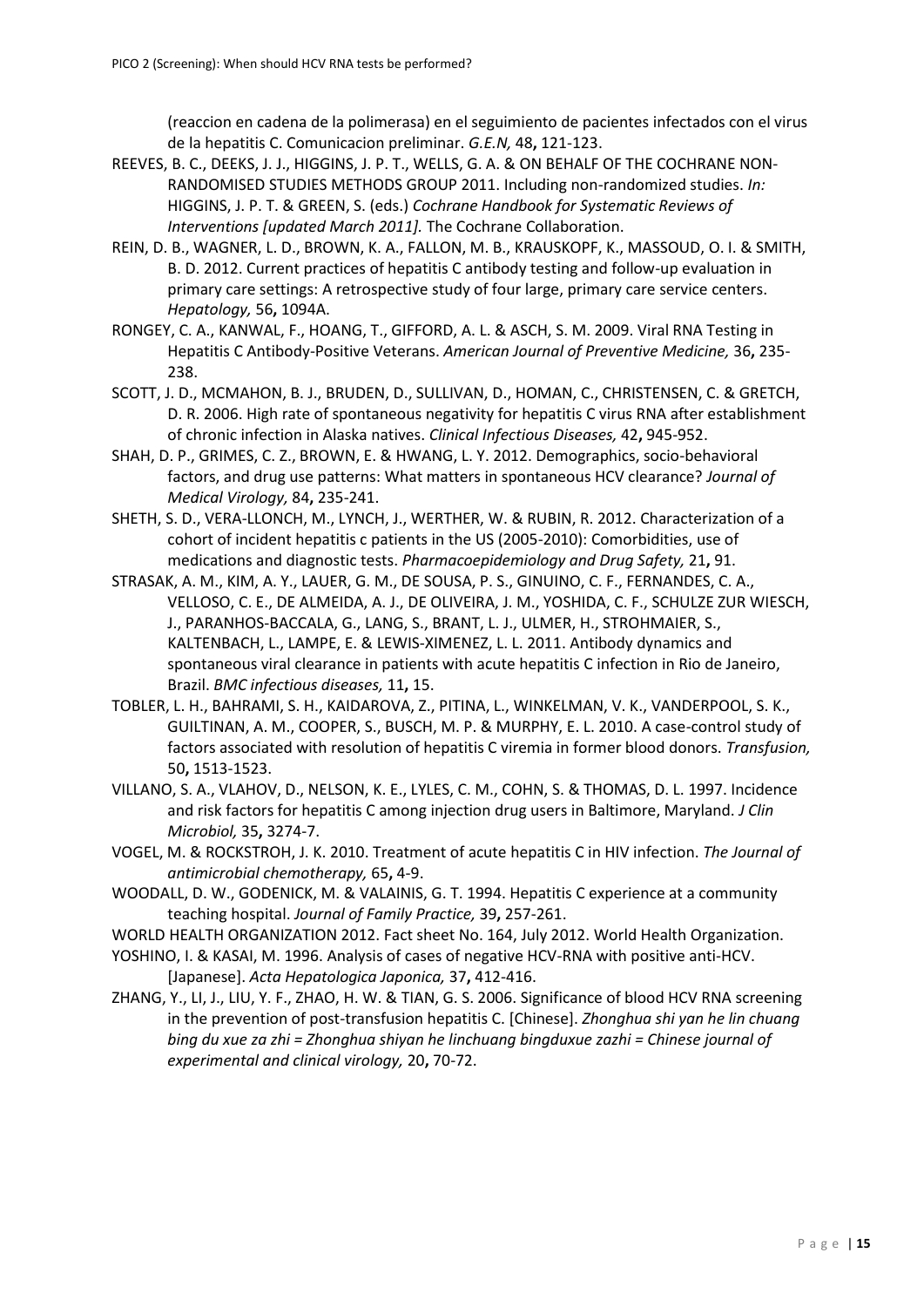# <span id="page-15-0"></span>**APPENDIX 1: Search syntax for electronic databases**

### **MEDLINE**

1524 citations

- 1. Hepacivirus\*.ti,ab,hw.
- 2. HCV.ti,ab,hw.
- 3. Hepatitis C.ti,ab,hw.
- 4. HepC.ti,ab,hw
- 5. Hep C.ti,ab,hw
- 6. 1 or 2 or 3 or 4 or 5 or 6
- 7. Exp polymerase chain reaction
- 8. (assess\* or diagnos\* or test or tests or testing or tested).ti,ab
- 9. 8 and 9

10. ((RNA or ribonucleic acid or nucleic acid) adj3 (assess\* or diagnos\* or test or tests or testing or tested)).ti,ab

11. ((PCR or polymerase chain reaction) adj3 (assess\* or diagnos\* or test or tests or testing or tested)).ti,ab

- 12. 10 or 11 or 12
- 13. Exp Antibody/
- 14. (ab or antibody\* or anti HCV).ti,ab
- 15. 14 or 15
- 16. 7 and 13 and 16
- 17. Limit 14 to yr="1994-current"

### **EMBASE**

2041 citations

- 1. Exp hepatitis C/
- 2. Hepacivirus\*.ti,ab,hw
- 3. HCV.ti,ab,hw
- 4. Hepatitis C.ti,ab,hw
- 5. HepC.ti,ab.hw
- 6. Hep c.ti,ab,hw
- 7. 1 or 2 or 3 or 4 or 5 or 6
- 8. Exp Polymerase Chain Reaction/
- 9. (assess\* or diagnos\* or test or tests or testing or tested).ti,ab
- 10. 8 and 9

11. ((RNA or ribonucleic acid or nucleic acid) adj3 (assess\* or diagnos\* or test or tests or testing or tested)).ti,ab

12. ((PCR or polymerase chain reaction) adj3 (assess\* or diagnos\* or test or tests or testing or tested)).ti,ab

13.10 or 11 or 12